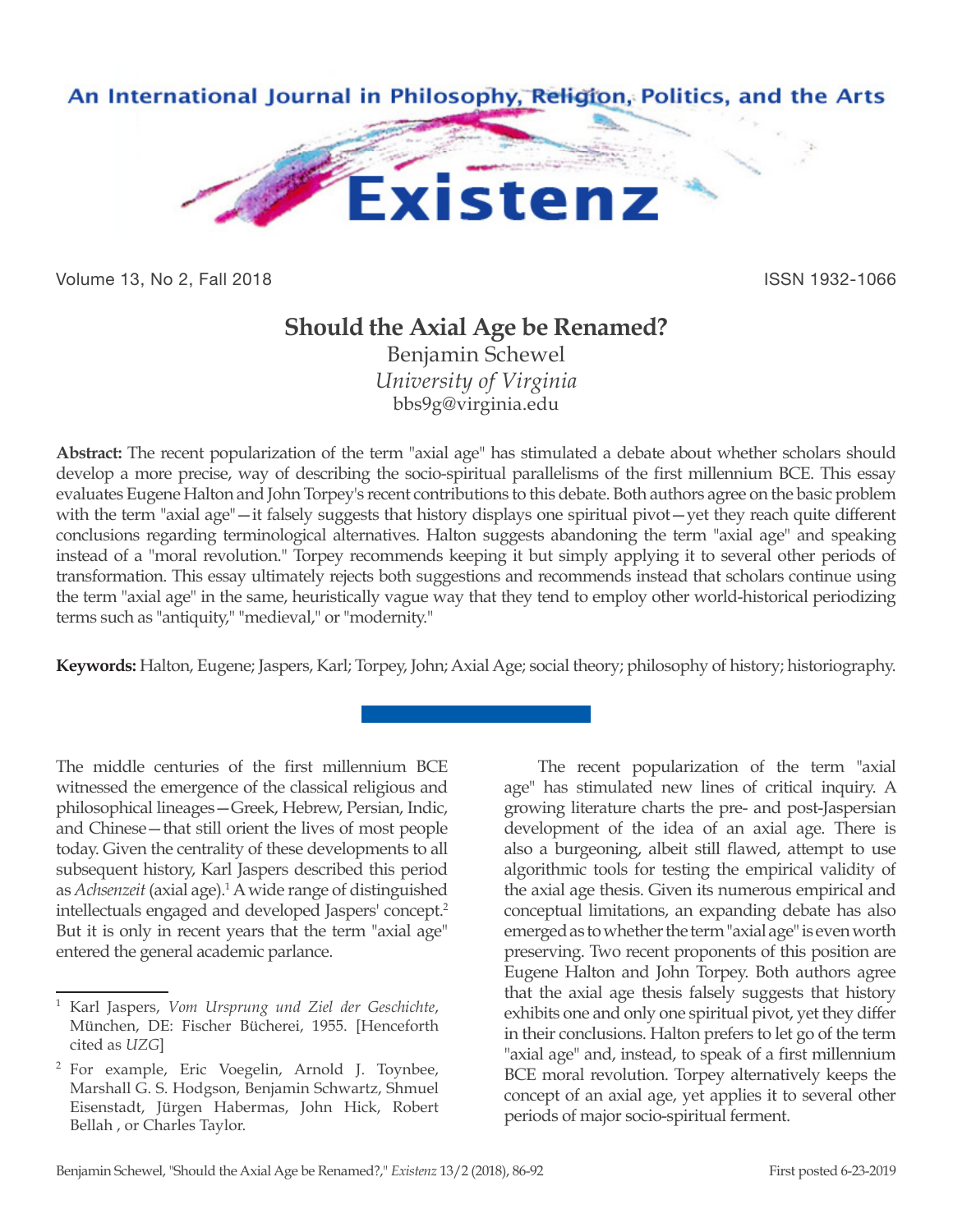## **Eugene Halton's Argument**

In a major contribution to scholarship on the history of the axial age debate, Halton highlights the largely overlooked line of axial thought that leads from nineteenth century Scottish folklorist, John Stuart-Glennie, through to the visionary American urban planner and social critic, Lewis Mumford.3 However, beyond merely clarifying the presence of this intellectual trajectory, Halton further suggests that scholars should abandon the term "axial age" altogether and adopt as an alternative Stuart-Glennie's phrase "moral revolution."<sup>4</sup> Halton presents three arguments for his thesis.

The first argument relates to what Halton calls the "ethics of terminology." Specifically, he claims that since Stuart-Glennie developed a resonant concept of the axial age some seventy-five years before Jaspers, terminological ethics requires using Stuart-Glennie's term instead of the one introduced by Jaspers. Halton quotes Charles Peirce to support this view: "The author of a scientific conception has the first right to name it; and his name ought to be accepted, unless there are grave substantial objections to it" (*AMR* x).

I find this argument unconvincing. Stuart-Glennie was not the first to highlight the religious-philosophical parallelisms of the first millennium BCE, as it is shown by Jan Assmann who mentions several thinkers who preceded Stuart-Glennie on this front.<sup>5</sup> So if one decides to apply Peirce's terminological ethics to the axial age debate, naming rights would have to go to someone else, most likely Abraham Hyacinthe Anquetil-Duperron, who is, according to Assmann, the first known figure to have written about the subject.

Furthermore, Peirce's terminological ethics does not apply to the kind of pre-paradigmatic socialscientific and humanistic inquiries that the axial age

debate represents. For example, let us consider the difference between the axial age debate and efforts by theoretical physicists to name a newly theorized sub-atomic particle. Physicists largely agree about the content of their background theoretical framework and of the characteristics of the newly identified subatomic particle. The only issue is how this sub-atomic particle should be named. In such cases, naming rights are given to the first or leading figure who theorized the particle, perhaps even by attribution of that person's name (for instance, the "Higgs-Boson particle"). In the axial age debate, however, terminological differences represent deeper disagreements about the content and significance of the period, as well as about the broader vision of history in which the period is placed. For example, when Eric Voegelin rejects the idea of an axial age and proposes instead the term "ecumenic age," the matter cannot be resolved by simply noting that Jaspers wrote first about the period. For, though, Voegelin acknowledges the same historical parallelisms as Jaspers, he rejects the proposal that they constitute facets of a common socio-spiritual breakthrough. The terminological divergence between Voegelin and Jaspers reflects a meaningful theoretical disagreement. The same can be said for Stuart-Glennie and Jaspers' respectively proposed terms. These debates cannot be resolved by referencing temporal priority. Indeed, Halton's own arguments about the earliest stages of religious history actually confirm the inapplicability of Peirce's ethics of terminology to the axial age debate. In addition to highlighting the existence and merits of Stuart-Glennie's concept of the moral revolution, Halton also claims that Stuart-Glennie's notion of panzooinism is superior to Edward Tylor's term "animism," developed in 1871, two years prior to Stuart-Glennie's contribution (*AMR* xi).

Halton's second argument concerns the possibility of using the term "moral revolution" instead of "axial age." His main claim on this front is that, whereas "axial age" falsely suggests that there is only one major pivot to history, the term "moral revolution" presents the socio-spiritual developments of the first millennium BCE as but one period of transformation among others.

I agree with Halton's critique of this aspect of the axial age thesis, which I henceforth describe as its prioritization problem. The term "axial age" suggests that history's one axis emerges in the Eurasian cultural developments of the first millennium BCE. Jaspers describes this situation as follows:

<sup>3</sup> Eugene Halton, *From the Axial Age to the Moral Revolution: John Stuart-Glennie, Karl Jaspers, and a New Understanding of the Idea*, London, UK: Palgrave Macmillan, 2014. [Henceforth cited as *AMR*]

<sup>4</sup> Eugene Halton, "Sociology's Missed Opportunity: John Stuart-Glennie's Lost Theory of the Moral Revolution, Also Known as the Axial Age," *Journal of Classical Sociology* 17/3 (August 2017), 191-212.

<sup>5</sup> Assmann lists Abraham-Hyacinthe Anquetil-Duperron, Jean-Pierre Abel Rémusat, Georg F. W. Hegel, Eduard Maximilian Röth, Ernst von Lasaulx, and Victor von Strauß und Torney. See Jan Assmann, *Achsenzeit: Eine Archäologie Der Moderne*, Frankfurt, DE: C. H. Beck, 2018. [Henceforth cited as *AAM*]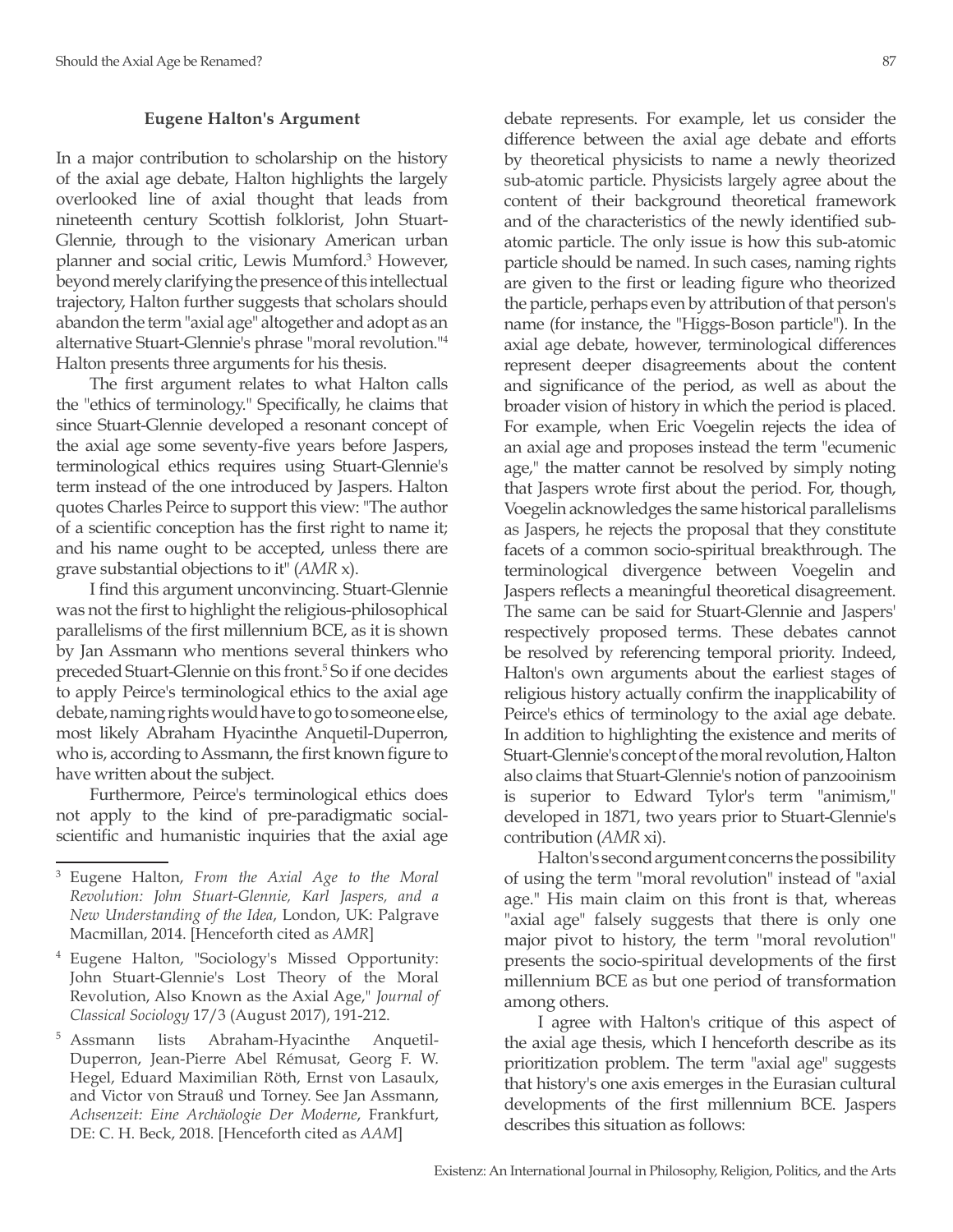It would seem that this axis of history is to be found in the period around 500 B.C., in the spiritual process that occurred between 800 and 200 B.C. It is there that we meet with the most deepcut dividing line in history. Man, as we know him today, came into being. For short we may style this the "Axial Period."<sup>6</sup>

One can expose the conceptual shortcoming in Jaspers' logic by simply noting how, in addition to the important religious and philosophical lineages that admittedly arose during the first millennium BCE, "man, as we know him today," also came into being through the contributions of the languages and patterns of small scale community that arose during the Paleolithic period, the plants and animals that Neolithic peoples domesticated, the cities and bureaucratic states that the early civilizations established, and the new patterns of technical inquiry that appeared during Modernity. Why, then, would we describe only one of these periods as axial?

With regards to Halton's specific argument, however, highlighting the prioritization problem does not provide sufficient warrant to adopt the term "moral revolution." One would have to additionally show that its specific balance of strengths and weaknesses outweigh those of the phrase "axial age." In what follows I show that Halton does not accomplish this task.

The term "moral revolution" suggests that morality lies at the core of the cultural developments of the first millennium BCE. Heiner Roetz and Hans Joas point out that the emergence of moral universalism was a key feature of this period.<sup>7</sup> But moral universalism was not the only important development. There was also the appearance of notions of transcendence, of sustained practices of theoretic reflexivity, of the ideals of reason and individuality, of mature historical consciousness, of universal empires by aspiration, of marginal prophetic figures claiming royal authority, and of religiousphilosophical communities built upon ideals of renunciation, to name but a few. It is difficult to argue that the overall concept of morality captures the core

of these complex developments. Yet it seems equally difficult to argue that any of the other specifying terms that authors put forth—transcendence, reflexivity, reason and individuality, history, universal-imperial, prophetic, or renunciation—are any more suitable.

Herein remains the value of the word "axial." It draws one's attention to a complex set of transformations without suggesting an essential core. Mumford makes this point well when he describes "axial" as "a deliberately ambivalent term."<sup>8</sup> Thus, instead of limiting inquiry by proposing one theory of the period's core, the deliberate vagueness of the term "axial age" opens a horizon of comparative inquiry within which diverse insights can emerge. Indeed, I would go so far as to argue that if scholars had followed Stuart-Glennie in adopting the term "moral revolution," it would have been more difficult for the various perspectives that one finds today in the axial age debate to have emerged. For instead of freely advancing insights under the broad generic term of "axial age," scholars would have spent much more time disagreeing over terms.

Halton's third argument turns on how the term "moral revolution" encourages one to look to another period of cultural history for insight into the current crises of civilization than the first millennium BCE. Jaspers turned toward the axial age when trying to address the many challenges and opportunities of the present. In contrast, Halton claims that Stuart-Glennie more productively examined prehistory and the "true primitive intuition" (*AMR* 28) that is contained in the doctrine of panzooinism.

I sympathize with Halton's suggestion that contemporary societies have much to learn from prehistoric peoples. However, I find it curious that in making this argument, he perpetuates a similar kind of one-sidedness that he finds so blameworthy in Jaspers. "Jaspers' claim that the axial age will remain central to a further transformation seems doubtful to me," Halton argues, "simply because it falsely overvalues one of a series of transformations as key to them all" (*AMR* 122). Yet shortly afterwards, Halton advances the thesis that renewing the panzooinist idea that we ought to relate to "the earth not as something put here for humans to take, but as something marvelous out of which humans were bodied forth to serve," holds the key to the "sustainability revolution" that a globalizing

<sup>6</sup> Karl Jaspers, *The Origin and Goal of History*, transl. Michael Bullock, New Haven, CT: Yale University Press 1953, p. 1. [Henceforth cited as *OGH*]

<sup>7</sup> Heiner Roetz, *Confucian Ethics of the Axial Age: A Reconstruction under the Aspect of the Breakthrough toward Postconventional Thinking*, Albany, NY: SUNY Press, 1993, pp. 23-32. Hans Joas, *Die Macht Des Heiligen: Eine Alternative Zur Geschichte von Der Entzauberung*, Berlin, DE: Suhrkamp 2017, pp. 279-354.

<sup>8</sup> Lewis Mumford, *The Myth of the Machine, Volume I: Technics and Human Development*, Orlando, FL: Harcourt Brace Jovanovich 1966, p. 258.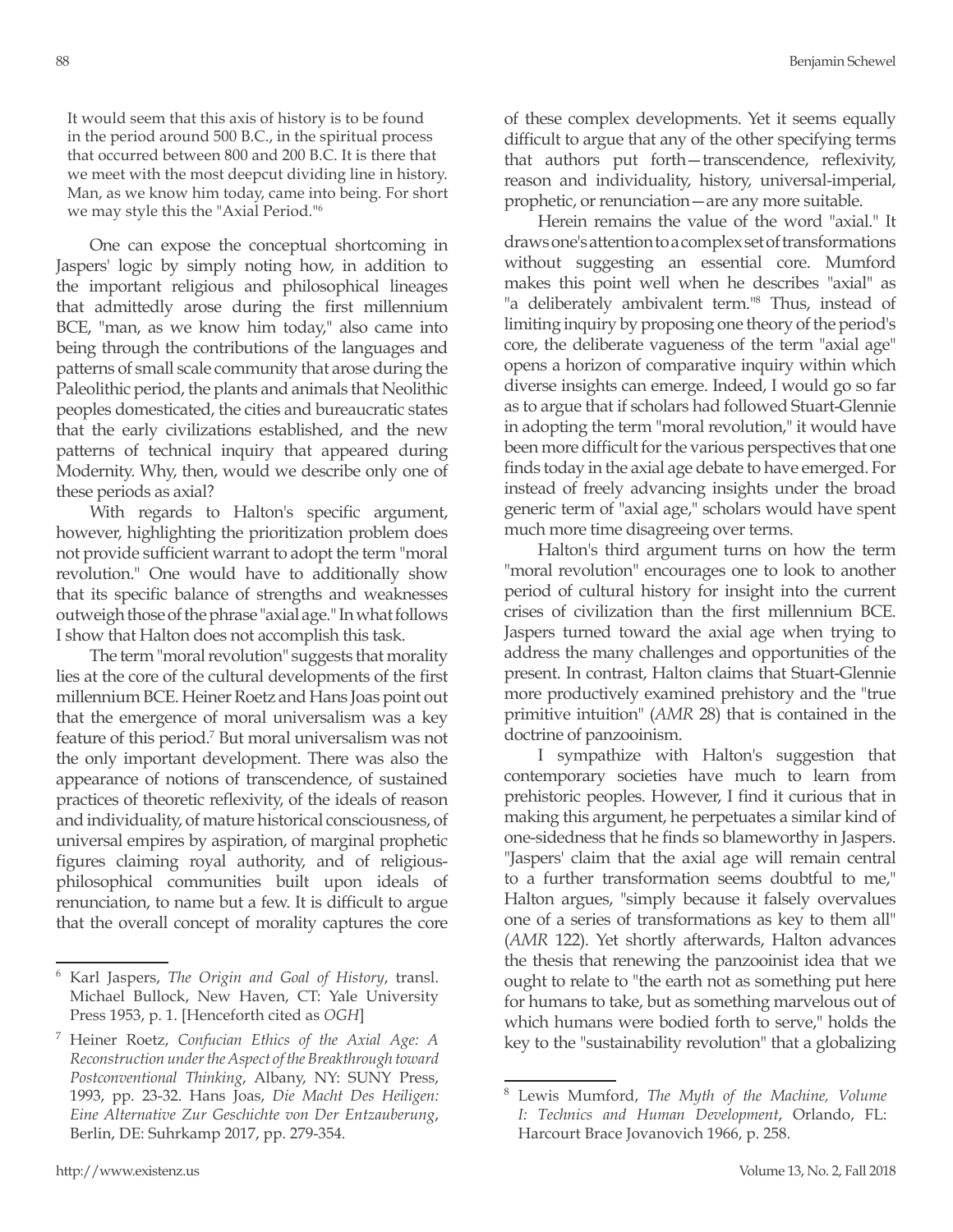humanity must achieve (*AMR* 126). This argument undermines Halton's suggestion that the main problem with the term "axial age" is that it prioritizes one period of humanity's spiritual development over others and clarifies instead that his real complaint is that it prioritizes the wrong one.

## **John Torpey's Argument**

John Torpey addresses the prioritization problem differently than does Halton. Instead of presenting a new way of describing the religious and philosophical developments of the first millennium BCE, he recommends using phrase "axial age" to several other periods of profound social change.

Torpey begins his argument by noting that "the period in the middle centuries of the first millennium BCE when some of the world's major religions and intellectual developments emerged…[is] surely a matter that should command our attention and interest."9 He acknowledges that this observation initially attracted him to the idea of the axial age. Still, for all his appreciation of the idea, Torpey claims that it leads to a falsely idealistic vision of history. Certainly, it is reasonable to suggest that, as Jaspers puts it, the movements of the axial age collectively established "the fundamental categories within which we still think today," as well as the religious traditions "by which human beings still live" (OGH 2).<sup>10</sup> However, conceptual categories and religious systems are not the only inheritances that shape contemporary life. As was mentioned before, humans also depend upon languages, small-scale social structures, domesticated plants and animals, cities and bureaucratic states, and innovative technical systems, all of which came from the past. Rather than speaking of one singular axial age, it would therefore seem more appropriate to speak of

multiple axial ages, each of which has been central to humanity's development in a somewhat different way.

In this regard, Torpey claims that, since the agrarian revolution, there have been "three periods that really mattered in human history" (*TAA* 2), which is to say that there have been three axial ages. According to him, the first was the classical axial period, in which the great religious and philosophical traditions arose. The second coincided with the industrial revolution at the turn from the nineteenth century that led to the emergence of modern technical civilization. And a third, which seems to be leading toward a kind of generalized artificial intelligence, is currently underway.

For Torpey, each of these axial ages has a characteristics preoccupation, a general attitude toward material goods, a dominant energy regime, and a characteristic mode of thought. The first axial age was preoccupied with moral and spiritual concerns, promoted ascetic or minimalist attitudes toward material goods, was dependent upon the energy produced by human and animal bodies, and gave rise to reflective thought, or what **Robert Bellah calls** "thinking about thinking."11 The second axial age focused on improving control over the material world, promoted a consumerist embrace of material goods, depended upon the energy produced by burning fossil fuels, and generated technical thinking, which is thinking about production. And, based on what is already known about the third, ongoing axial age, one can say that it is generally preoccupied with technically modifying mental life, will eventually promote a "sustainable" attitude toward material goods, which he defines in terms of the attempt to get more from less, it will depend upon a renewable energy regime, and will give rise to artificial forms of thought, or as Torpey puts it, "thought that produces thought" (*TAA* 50).

Torpey admits that his argument suggests that there are at least two additional axial ages, namely, the agricultural revolution and the establishment of early civilization. Still, even after making this point, he subsequently ignores these prior developments. This is a shortcoming of his argument. However, following through on his suggestion suggests that a fleshed out version of Torpey's model would acknowledge at least six axial ages, which can be described tentatively

<sup>9</sup> John Torpey, *The Three Axial Ages: Moral, Material, Mental*, New Brunswick, NJ: Rutgers University Press 2017, p. vii. [Henceforth cited as *TAA*]

 $10$  I follow Bullock's translation regarding these aspects of the referenced passage, though I find his decision to render "In diesem Chaos" into "In this age" to be somewhat curious. "In this chaos" is clearly a better translation. For reference, here is the complete German sentence: "In diesem Chaos wurden die Grundkategorien hervorgebracht, in denen wir bis heute denken, und es wurden die Ansätze der Weltreligionen geschaffen, aus denen die Menschen bis heute leben" (*UZG* 15).

<sup>11</sup> Robert N. Bellah, *Religion in Human Evolution: From the Paleolithic to the Axial Age*, Cambridge, MA: The Belknap Press of Harvard University Press, 2011. [Henceforth cited as *RHE*]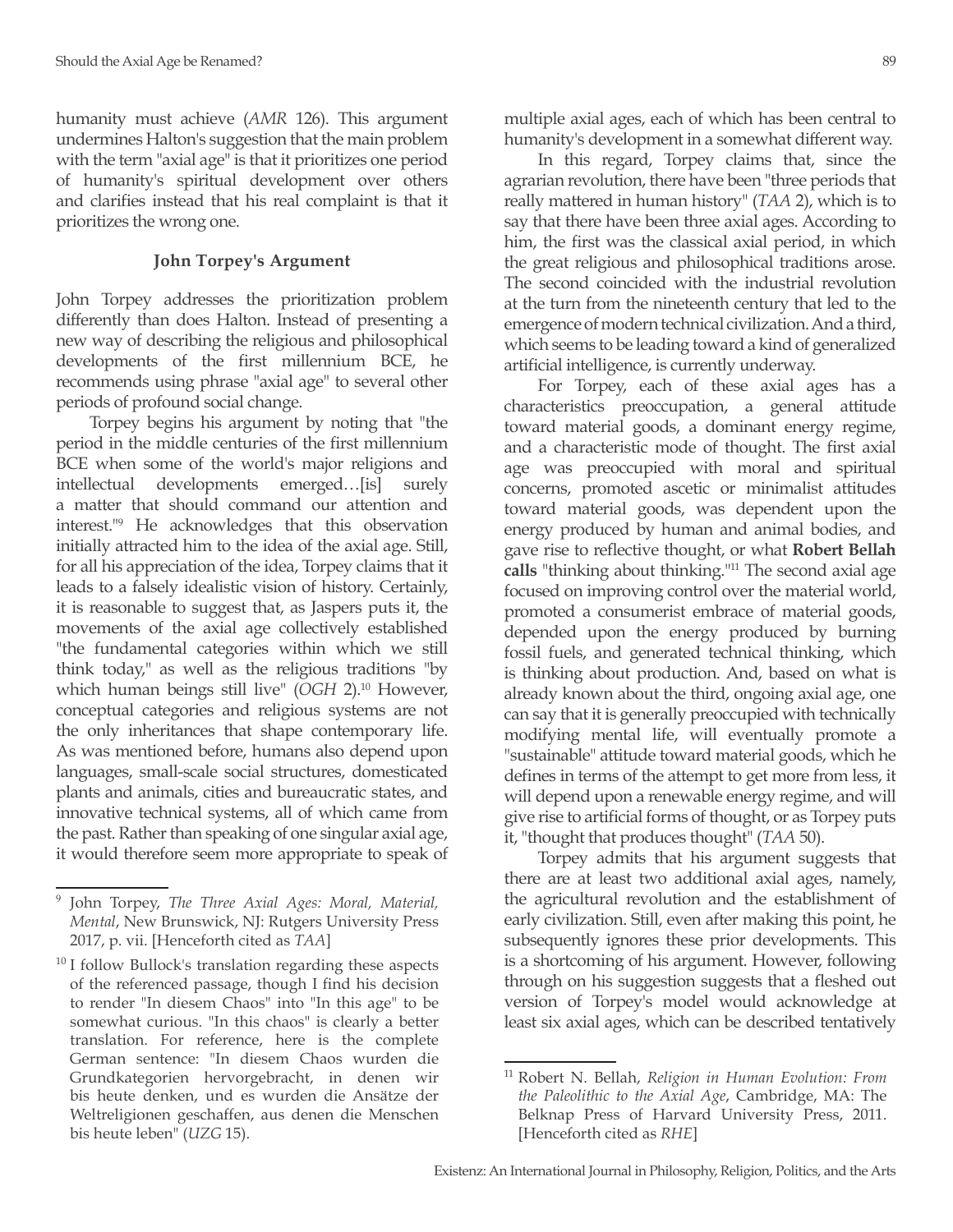as (1) paleolithic, (2) neolithic, (3) archaic, (4) axial, (5) modern-technical, and (6) digital-artificial.

A first point I would raise in relation to this modified version of Torpey's model is that I fail to see how recent advancements in computing technology, the pervasiveness of the internet in everyday life, the movement toward renewable forms of energy, and trajectories of automation and artificial intelligence introduce a fundamentally new axis into human history that is equivalent in its impact to the onset of language, agriculture, urban, state based civilization, to reflective, morally universal, and culturally inclusive philosophies and religions, and to modern science and technology. The model rather seems like a further ramping up of the exponential rate of technical improvement that has, from the outset, been part of the modern technical revolution. A more adequate characterization, then, might describe these recent developments as a kind of secondary (or even tertiary) technical breakthrough.

But this is a side issue. The real dilemma consists in whether or not the term "axial age" should be applied to each of the mentioned periods of profound social transformation.

Broadly construed, the transformations that Torpey mentions are "axial" in the sense that they fundamentally altered human history. When viewed from this angle, it seems justified to describe each one as an axial age. But are these transformations axial in the same way as were the religious and philosophical developments of the first millennium BCE?

Jaspers originally deployed the term "axial age" to highlight not only the similarities between and general significance of the period's religious and philosophical developments, but also their temporal proximity. Indeed, it was largely the observation that Greek philosophy, Hebrew prophecy, Buddhism, and Chinese philosophy arose within several hundred years of distance from each other that initially drew Jaspers' attention. It may therefore be useful to examine the proposed list of axial ages to see whether they display a resonant degree of chronological proximity.

(1) We have little knowledge of when the first complex languages arose. But it seems safe to conclude that the process took place over many thousands of years (*RHE* xviii-xvix).

(2) Agricultural complexes independently arose in the Fertile Crescent around 9,500 BCE, in Northern China around 7,000 BCE, in New Guinea around 5,000 BCE, in Mesoamerica around 4,000 BCE, in the Andes around 3000 BCE, in the Eastern woodlands of North America sometime between 3,000 and 2,000 BCE, and perhaps also in sub-Saharan West Africa around 2000 BCE.<sup>12</sup> This points to a temporal window of roughly seven thousand years.

(3) The early civilizations display a more **proscriptive** [?**proscribed**?], though still significant, chronological window: Sumer c. 3,000 BCE; Egypt c. 3,000 BCE; Northwestern India c. 2,000 BCE; Minoan Crete c. 2,000 BCE; Northern China c. 1,500 BCE; Mesoamerica c. 100 AD; and Andean South America c. 700 AD. This is a period of roughly three thousand five hundred years.<sup>13</sup>

(4) The chronological range narrows with the movements of the axial age. In this regard, one notes that Socrates was born around 470 BCE, Ezekiel, around 620 BCE, Buddha, either 563 or 480 BCE, and Confucius, in 551 BCE. This encompasses roughly a range of one hundred and fifty years. Yet, the situation becomes more complex if second millennial BCE figures are included, such as Akhenaten, Moses, and possibly Zoroaster, each of whom undoubtedly launched novel religiousphilosophical movements that displayed many of the same features as the other major axial movements, such as monotheism, moral universalism, and notions of salvation and transcendence. One could also argue that Jesus, Mani, and Muhammad need to be added to the list of axial figures, thereby expanding the range of the axial period by another thousand years. Thus, depending upon which figures one decides to include within the classical axial period, the timeline ranges from one hundred and fifty years to more than two thousand years. Voegelin puts the point well when he notes that "if spiritual outbursts [are] to be recognized as the constituents of meaning in history," then it is difficult to avoid expanding the axial age "into an open field of spiritual eruptions extending over millennia."<sup>14</sup>

(5) One can plausibly describe the modern technical revolution as beginning in the early sixteenth

<sup>12</sup> Peter Bellwood, *First Farmers: The Origins of Agricultural Societies*, Malden, MA: Blackwell 2005, pp. 44, 114, 142, 150–1.

<sup>13</sup> Michael Mann, *The Sources of Social Power: Volume 1, A History of Power from the Beginning to AD 1760*, Cambridge, UK: Cambridge University Press 2012, pp. 105–24.

<sup>14</sup> Eric Voegelin, *Order and History: Volume IV, The Ecumenic Age*, ed. Michael Franz, Columbia, MO: University of Missouri Press 2000, p. 49. [Henceforth cited as *OH*]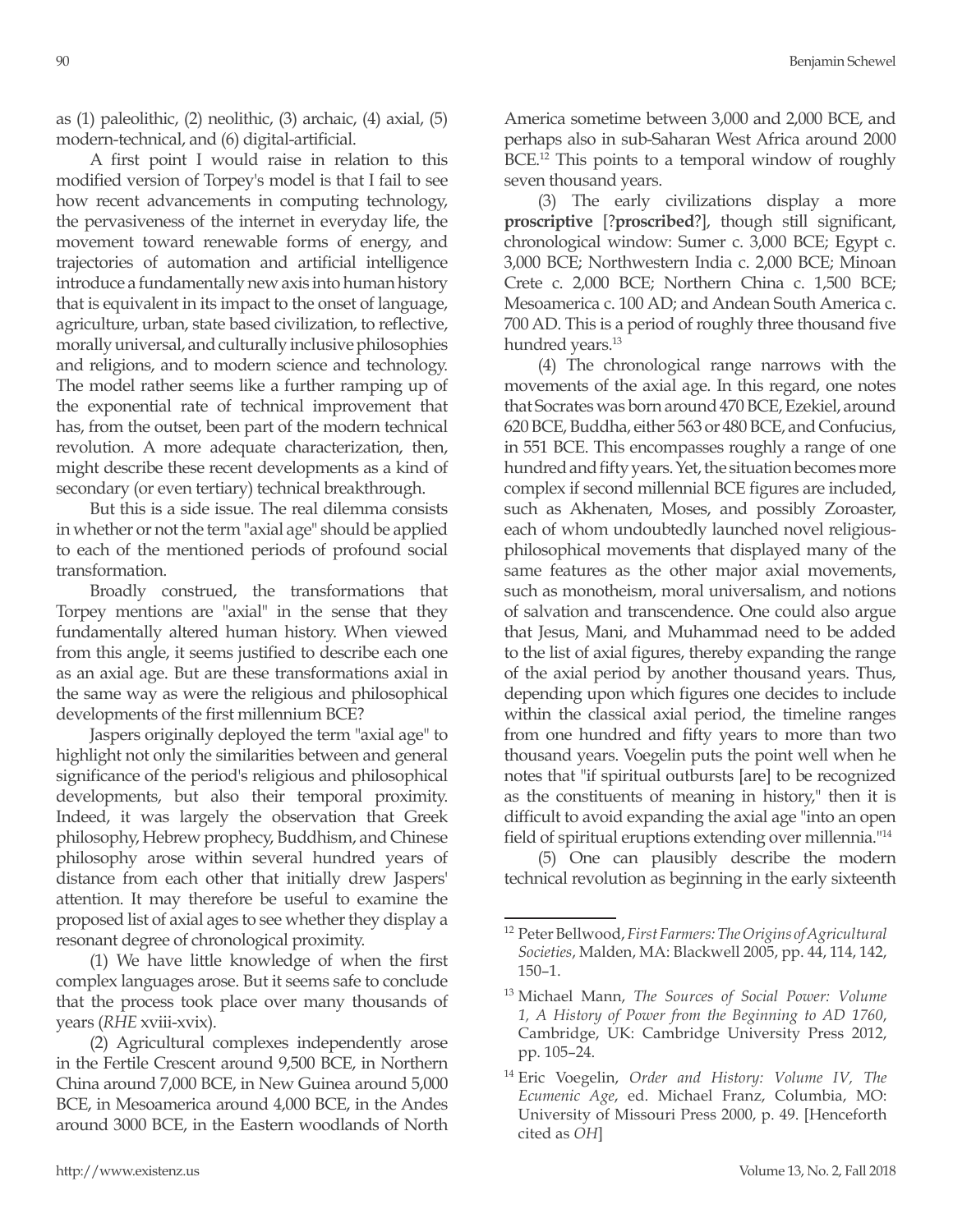century with Nicholaus Copernicus and ending with the Industrial Revolution, which took place in Britain from around 1760-1840. This gives a timeframe of around three hundred years. However, one could also include the manufacturing and digital revolutions that respectively arose around the turns of the twentieth and twenty-first centuries, thereby adding another two centuries.

Based on this rough sketch, it seems problematic to identify a specific chronological span within which the concept of an axial age is applicable and outside of which it cannot be employed. For if the classical axial period can be plausibly extended to include Akhenaten and Muhammad then it would be difficult to argue that the agricultural revolution and the establishment of early civilization occurred over a period too long to be considered axial developments. Additionally, if one makes historical proximity a core component of axiality, then it seems that the modern technical revolutions are the most axial of all.

These considerations introduce two positive points in favor of Torpey's argument.

A different perspective emerges, however, when we address the question from a more pragmatic vantage point. There are, indeed, largely adequate ways of referencing the other axial periods that Torpey's model presents Most scholars roughly know what they mean when they speak about the paleolithic, neolithic, early-archaic, and modern periods even if they disagree with this or that characterization thereof. Yet "axial" is the most common term for the kind of societies that arose in Eurasia during the first millennium BCE. One implication of Torpey's argument, then, is that a suitable replacement term for the classical axial age would need to be found. It makes little sense to simultaneously describe every major period of transformation as an axial age and the particular axial age that took place during the first millennium BCE as the axial instance of an axial age.

This brings us back to Halton's suggestion to describe the religious and philosophical developments of the first millennial BCE as a moral revolution. Yet I identified certain problems with this approach. In a similar vein, Bellah proposes "theoretic **culture**" as a possible replacement term (*RHE* xix). But this term fails to capture the central role that religious-metaphysical thinking played in the period; it also struggles to distinguish first millennial developments from the theoretical processes that were well underway in several archaic civilizations.

Voegelin's notion of an ecumenic age is another option. The concept highlights the cosmopolitan context in which the period's parallel development of religious and philosophical reflection arose without positing any underlying spiritual unity or structure (*OH* 167-8). However, I find this way of using "ecumenic" less intuitively clarifying than "axial." For one cannot describe Judaism as an ecumenical religion or Confucianism as an ecumenical philosophy without significant further explanation, while the term "axial" suggests a resonant historical centrality that can be readily discerned from context.

What, then, about Jürgen Habermas' description of the axial age as the period during which "religiousmetaphysical" worldviews arose?15 Positively, the term "religious-metaphysical" highlights the epoch's main movements without over-specifying their content. Hyphenating "religious" and "metaphysical" also captures these movements' tendency to defy contemporary distinctions between religion and philosophy. Yet, the term fails to distinguish the religious-metaphysical movements of the axial age from those that came before. It would be hard to argue that the vast mythical frameworks and schema of divine pantheons that one encounters in the great archaic civilizations were neither religious nor metaphysical in some meaningful sense of the terms.

The problems with all of these proposed alternatives loom larger still when the difficulty of altering periodizing terms that have already taken root in academic parlance is taken into consideration. We see the same challenge in scholars ongoing failure to replace evidently problematic terms such as "antiquity," "middle ages," and "modernity." The failure can be partially attributed to the fact that these terms successfully orient one to the right set of historical phenomena. But their persistence also stems from the reality that proposed alternatives are almost always either equally flawed or less heuristically useful due to their increased specificity. This makes it difficult for scholars across disciplines to collectively agree upon new periodizing terms. Admittedly, the term "axial age" is not yet as widely accepted as "antiquity," "middle ages," and "modernity." But it does appear to have gained the kind of traction that will make it quite challenging to replace.

<sup>15</sup> Jürgen Habermas, *The Theory of Communicative Action: Volume One, Reason and the Rationalization of Society*, transl. Thomas McCarthy, Boston, MA: Beacon Press 1984, 202–12.